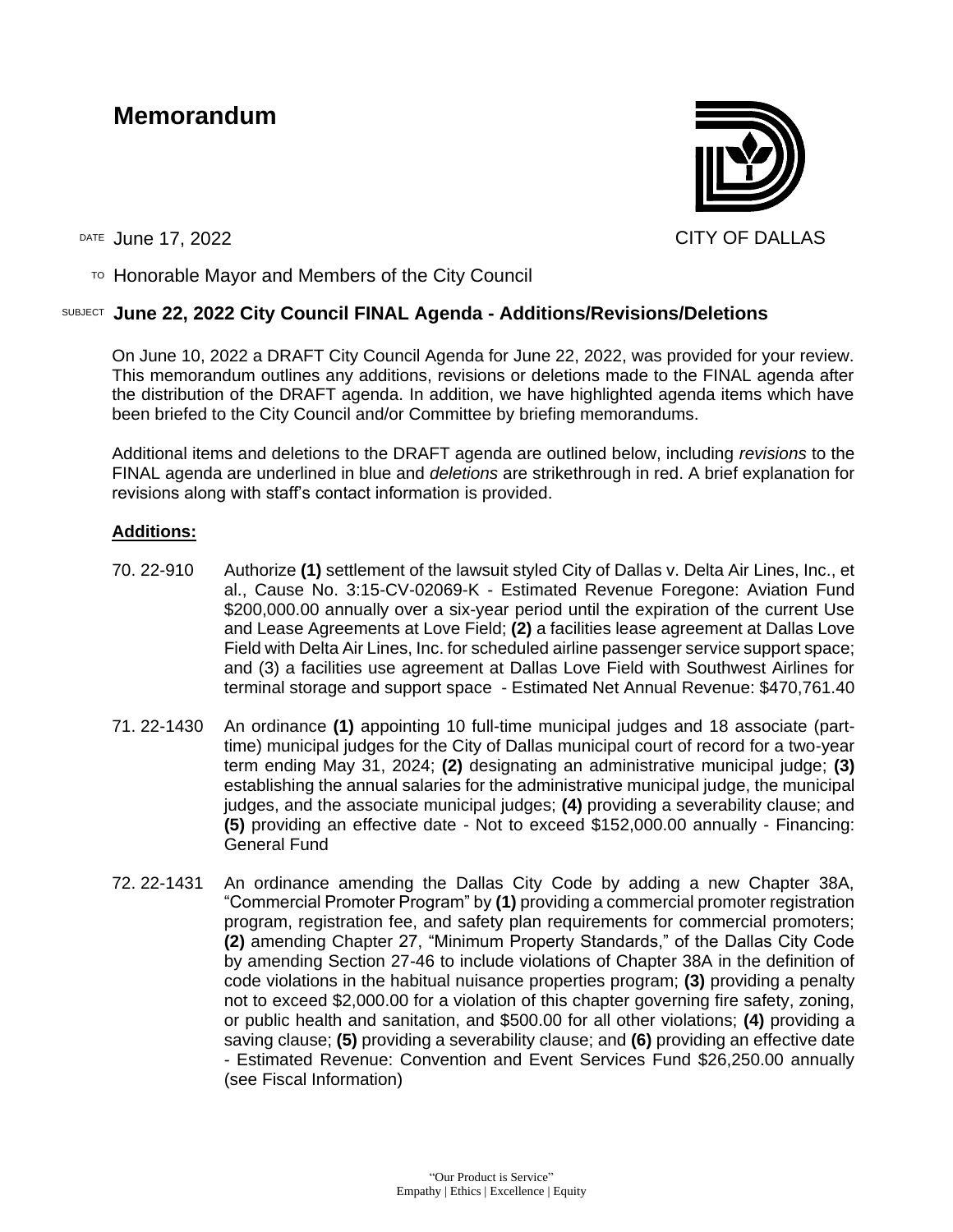#### SUBJECT **June 22, 2022 City Council FINAL Agenda - Additions/Revisions/Deletions**

- 73. 22-1457 Authorize an amendment to Resolution No. 21-2047, previously approved on December 8, 2021, to allow the City to subordinate its liens to a financial institution's liens in relation to the development of Highpoint at Wynnewood, a mixed-income, multifamily development located 1911 Pratt Street Dallas, TX 75224 (Project), subject to the requirements of the Comprehensive Housing Policy (CHP) - Financing: No cost consideration to the City
- 74. 22-1054 An ordinance abandoning portions of three water easements and a drainage easement to Urban Smart Growth LP and Central Carroll Interests LLC, the abutting owners, containing a total of approximately 39,259 square feet of land, located near the intersection of North Central Expressway and Carroll Avenue - Revenue: General Fund \$5,400.00, plus the \$20.00 ordinance publication fee
- 75. 22-1405 Authorize a development agreement ("Agreement") and all other necessary documents with I-20 Lancaster Development, LLC and/or its affiliates for a City Subsidy in an amount not to exceed \$34,210,966.00 comprised of **(1)** an amount not to exceed \$2,800,000.00 in the form of an economic development grant payable from the City's Public/Private Partnership Fund ("PPP Grant"); and **(2)** an amount not to exceed \$31,410,966.00 plus an additional grant in lieu of interest payable from future University TIF District funds ("TIF Subsidy") in consideration of the University Hills Phase I Project on property generally bounded by Interstate Highway 20 (Lyndon B. Johnson Freeway), Lancaster Road, and the DART rail line in Tax Increment Financing Reinvestment Zone Number Twenty One (University TIF District) - Financing: Public/Private Partnership Fund (\$2,800,000.00) and University TIF District Fund (\$31,410,966.00) (subject to annual appropriations from tax increments)
- 76. 22-1406 Authorize the following: **(1)** the designation of approximately 11.0 acres of property located at the current address of 2323 North Field Street as depicted in Exhibit A and further described in Exhibit B attached to the resolution, in Dallas, Texas as City of Dallas Neighborhood Empowerment Zone No. 20 ("NEZ No. 20"), pursuant to Chapter 378 of the Texas Local Government Code, which has been determined will promote an increase in economic development in the zone, establish boundaries for the zone, and provide for an effective date for the zone; **(2)** a real property tax abatement with Hunt Realty or an affiliate thereof, including North End L.P. ("Owner") exempting 50% of the taxes on the added value to the net new tangible real property for a period not to exceed ten years; and **(3)** a business personal property tax abatement with Goldman Sachs & Co. LLC or an affiliate thereof ("Goldman Sachs" or "Tenant") exempting 50% of the taxes on the added value to the net new tangible business personal property for a period not to exceed five years; and **(4)** a Chapter 380 Economic Development Grant Agreement with Tenant in an amount not to exceed \$4,000,000.00 for job retention and creation; and **(5)** a Chapter 380 Economic Development Grant Agreement with Owner and/or Tenant or affiliates thereof in an amount not to exceed \$375,000.00 associated with expedited permitting and soft construction costs grant; all of which will promote state or local economic development and to stimulate business and commercial activity in the municipality in connection with jobs created and retained in association with a new office development in accordance with the City's Public/Private Partnership Program - Financing: Public/Private Partnership Funds (\$4,375,000.00) and Estimated Revenue Foregone - City ad valorem real personal property taxes estimated up to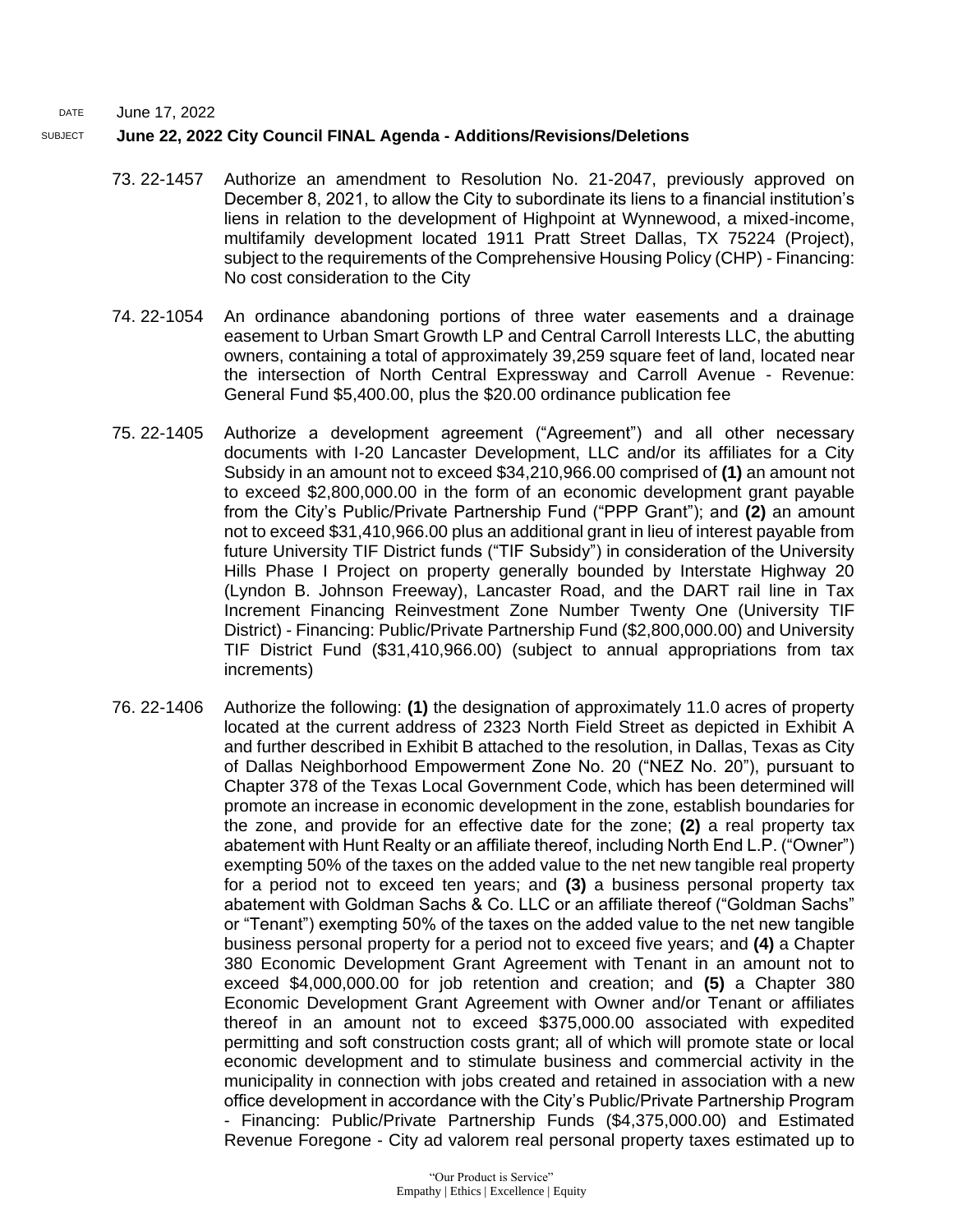#### SUBJECT **June 22, 2022 City Council FINAL Agenda - Additions/Revisions/Deletions**

\$12,257,000.00 over a ten-year period and City ad valorem business personal property taxes estimated up to \$1,381,703.00 over a five-year period

- 77. 22-1481 Authorize **(1)** rescinding the construction contract awarded to Post L Group, LLC, previously approved on November 10, 2021 by Resolution No. 21-1850, for the construction of Fire Station No. 41 Replacement facility; and **(2)** to re-advertise this project located at 5920 Royal Lane - Financing: No cost consideration to the City
- 78.22-1259 Authorize an Interlocal Agreement with Dallas County to accept \$10,000,000.00, to be granted to the City of Dallas for the redevelopment of 4150 Independence Drive, Dallas, Texas 75237, and to provide for housing opportunities for unsheltered youth (ages 18-24) with a targeted focus on LGBTQIA+ via a co-run RFP and ensuing program development to serve the most vulnerable segment of the population, defined as at or below 30 percent Area Median Income - Financing: FY22 Dallas County ARPA Fund \$10,000,000.00
- 79. 22-1424 Authorize **(1)** an increase in appropriations in an amount not to exceed \$470,000.00 in the Operating Carryover Fund from General Fund Contingency Reserve; and **(2)** a transfer in an amount not to exceed \$470,000.00 from General Fund Contingency Reserve to the Operating Carryover Fund for the management of a diverse forestry canopy including preventative and reactive maintenance - Not to exceed \$470,000.00 - Financing: Operating Carryover Fund and General Fund Contingency Reserve (See Fiscal Information)

#### **Revisions:**

20. 22-1404 Authorize an amendment to the professional consulting contract with Michele S. Williams, LLC dba Community Equity Strategies a sole proprietorship, for phase II consulting services and community input for drafting a new Comprehensive Housing Policy, action plan, and accomplishment measures that incorporates the recommendations from the equity review conducted by TDA Consulting, Inc. for a term of one year, in an amount not to exceed \$306,704.00 – Financing: General Fund \$306,704.00

**This item is being revised to make updates to the AIS and Resolution. Please contact David Noguera, Director, Department of Housing & Neighborhood Revitalization, at 214-670-3619, for more information.** 

43. 22-1274 Authorize the **(1)** acceptance of a grant from the Environmental Protection Agency (EPA) State Environmental Justice Cooperative Agreement (SEJCA) (Grant No. AJ-02F05001, CFDA No. 66.312) grant in the amount of \$200,000.00 to purchase and deploy non-regulatory air monitoring equipment in up to five (5) neighborhoods in the 75211 and 75212 zip codes, for the period October 1, 2021 through September 30, 2023; **(2)** receipt and deposit of funds in an amount not to exceed \$200,000.00 in the EPA State Environmental Justice Cooperative Agreement Fund; **(3)** establishment of appropriations in an amount not to exceed \$200,000.00 in the EPA State Environmental Justice Cooperative Agreement Fund **(4)** execution of the grant agreement with the EPA and all terms, conditions, and documents required by the agreement; and **(5)** coordination of initiatives, activities and partnerships necessary to fully implement the goals set forth in the SEJCA Grant Work Plan; **(6)** and execution of a Memorandum of Understanding (MOU)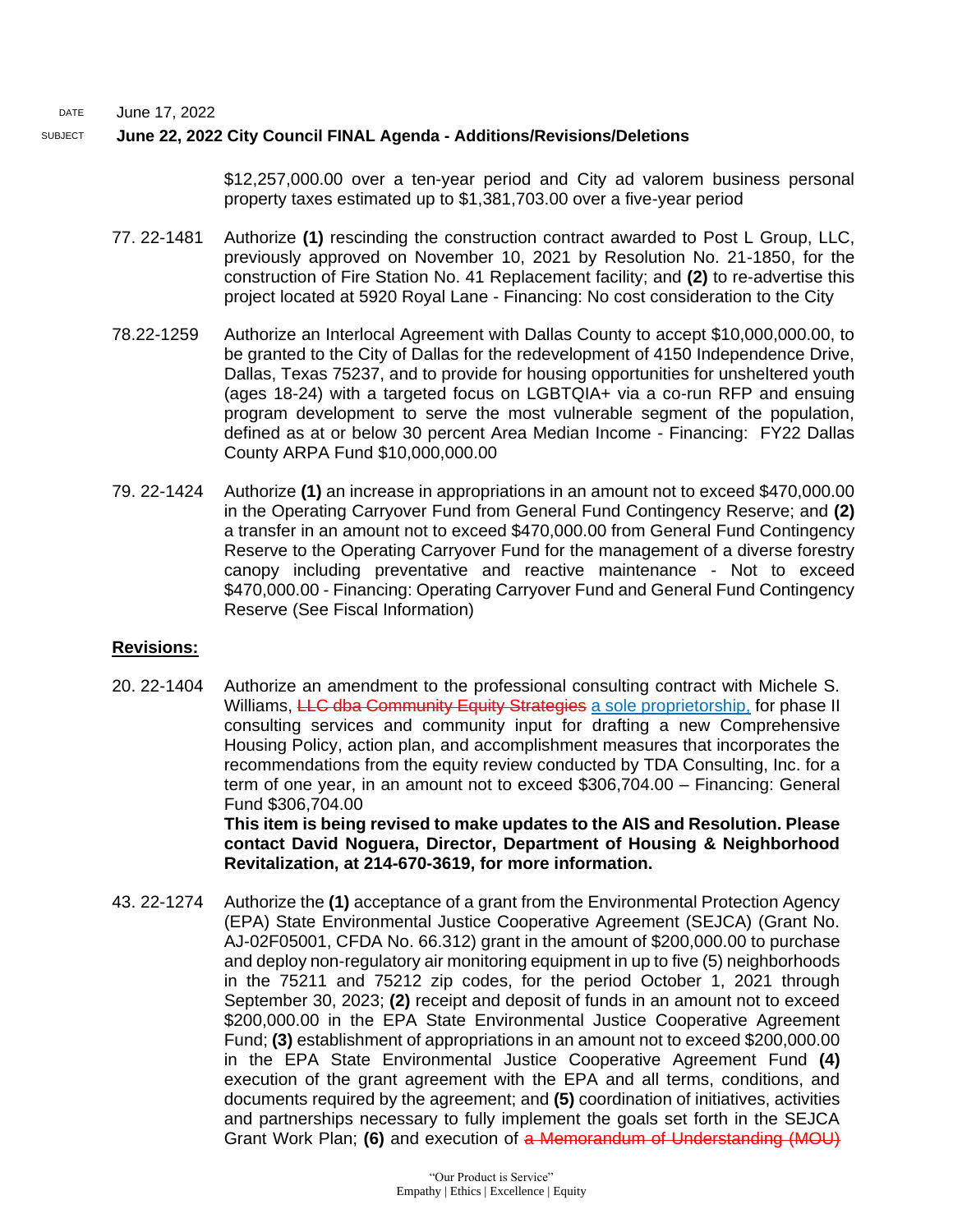## SUBJECT **June 22, 2022 City Council FINAL Agenda - Additions/Revisions/Deletions**

Subrecipient Agreements between the City and the sub-recipients of this grant (Texas A&M University – Transportation Institute, Center for Applied Research (TAMU-TTI-CARTEEH), Children's Health (Children's), and Positive Breathing – Asthma Chasers (PB-AC) – Not to exceed \$200,000.00 – Financing: EPA SEJCA Grant Funds

**This item is being revised to update the AIS and Resolution. Please contact Carlos Evans, Director, Office of Environmental Quality & Sustainability, at 214-670-1642, for more information.** 

- 50. 22-8 Authorize a five-year service price agreement for non-engineering environmental consulting, investigative and remediation services with AECOM Technical Services, Inc., Alan Plummer and Associates Inc. dba. Plummer Associates, Inc., Apex TITAN, Inc., Aptim Environmental & Infrastructure, Inc., Arredondo, Zepeda & Brunz, LLC, W&M Environmental, a Division of Braun Intertec Corporation, Burns & McDonnell Engineering Company, Inc., EA Engineering, Science and Technology, Inc., Enercon Services Inc., EnSafe Inc., Ensolum, LLC, Freese and Nichols, Inc., Gresham Smith and Partners, Groundwater & Environmental Services, Inc., Halff Associates, Inc., Incontrol Technologies, Inc., Lynn Clark Associates, Inc., dba. LCA Environmental, Inc., Modern Geosciences, LLC, Raba Kistner, Inc., Terracon Consultants, Inc., Texas Green Star Environmental, LLC dba. Green Star Environmental, Weston Solutions, Inc., Wood Environment & Infrastructure Solutions, Inc. for citywide use, most advantageous proposers of forty-two - Total estimated amount of \$29,417,509.07 - Financing:General Fund (\$12,202,518.7411,602,518.74), Park and Recreation Facilities (B) Fund (\$4,660,556.25), Aviation General Fund (\$3,250,000.00), Sanitation Operation Fund (\$1,879,434.08), Facilities (H) Fund (\$1,132,500.00), Public Safety (G) Fund (\$1,132,500.00), Water Construction Fund (\$690,000.00), Sewer Construction Fund (\$345,000.00), Storm Water Drainage Construction Fund (\$3,625,000.00), Convention Center Fund (\$450,000.005.000), Nas Redevelopment Fund (\$250,000.00), Lead Hazard Control and Healthy Homes Grant (\$250,000.00), and Cultural Facilities (F) Fund (\$100,000.00) **This item is being revised to make updates to the AIS and Resolution. Please contact Danielle Thompson, Director, Office of Procurement Services, at 214- 670-3874, for more information.**
- 54. 22-1478 Authorize an two-year eighteen-month subrecipient agreement to provide legal services to residential tenants at risk of eviction and homelessness due to financial hardships brought on by the COVID-19 pandemic for the Office of Equity and Inclusion - Legal Aid of NorthWest Texas, most advantageous proposer of two - Not to exceed \$250,000 \$500,000 - Financing: Coronavirus State and Local Fiscal Recovery Funds

**This item is being revised to make updates to the AIS and Resolution. Please contact Danielle Thompson, Director, Office of Procurement Services, at 214- 670-3874, for more information.**

55. 22-1117 `Authorize **(1)** Supplemental Renewal Agreement No. 1 to exercise the first of two one-year renewal options, with REKJ Builders, LLC, for residential rehabilitation repair services to homes with code violations that residents cannot afford to repair for the Department of Housing & Neighborhood Revitalization, and **(2)** an increase in appropriations in an amount not to exceed \$500,000 in the Dallas Tomorrow Fund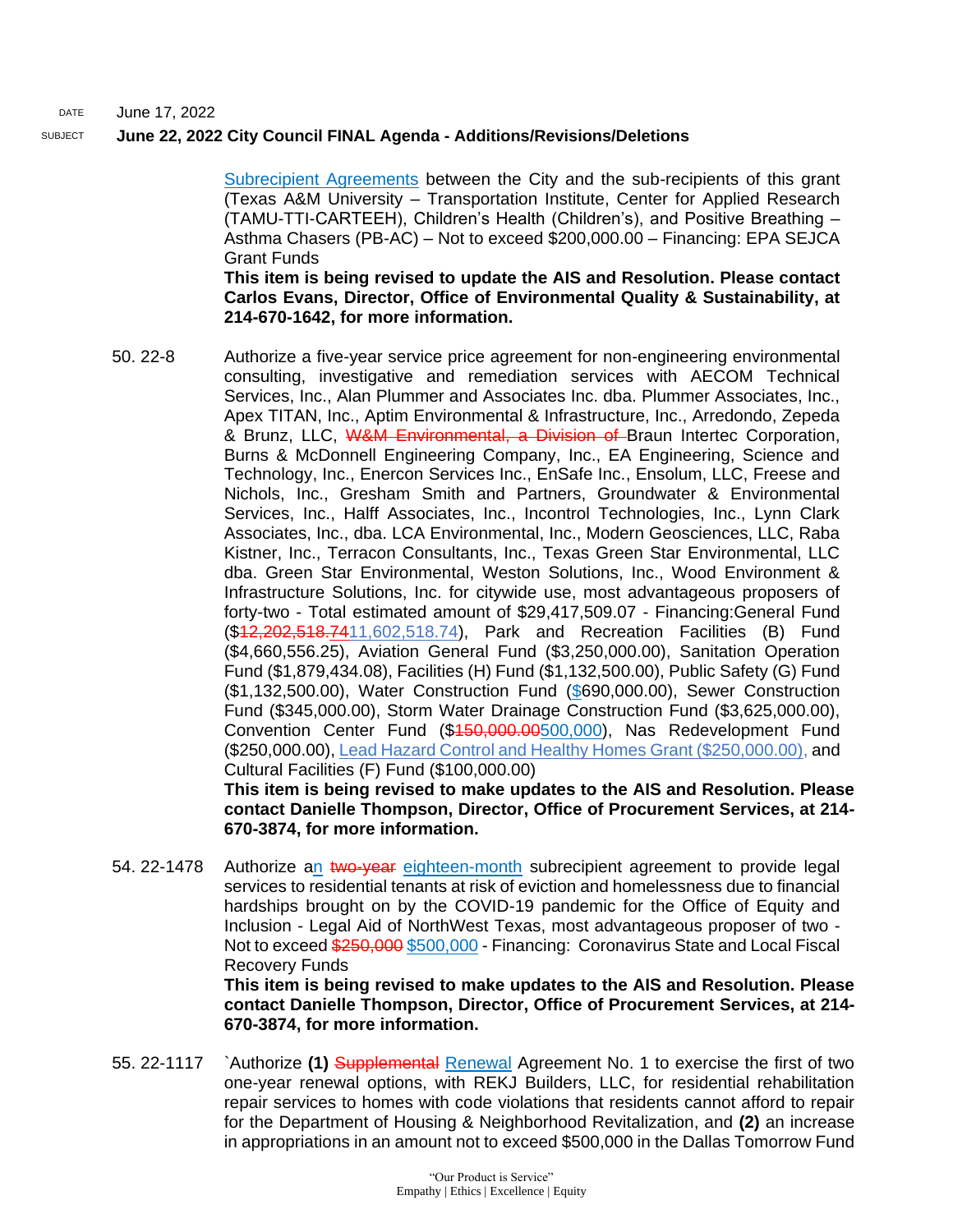#### SUBJECT **June 22, 2022 City Council FINAL Agenda - Additions/Revisions/Deletions**

to be used for associated costs - Not to exceed \$500,000 - Financing: Dallas Tomorrow Fund (subject to annual appropriations) **This item is being revised to make updates to the AIS and Resolution. Please contact Danielle Thompson, Director, Office of Procurement Services, at 214- 670-3874, for more information.**

- 61. 22-1369 Authorize **(1)** a Conditional Chapter 380 Economic Development Loan Agreement with MLK Kingdom Complex, LLC (Developer) in an amount not to exceed \$350,000.00 sourced with the South Dallas/Fair Park Opportunity Fund; and **(2)** a Chapter 380 Conditional Ggrant Agreement with Developer in an amount not to exceed \$100,000.00 sourced with the Southern Dallas Investment Fund, for construction costs to develop 3101 Martin Luther King Jr. Blvd. and 2904 Meadow Street of Dallas, Texas into the MLK Wellness Complex and parking – Total amount not to exceed \$450,000.00 Financing: South Dallas/Fair Park Opportunity Fund not to exceed \$350,000.00 and 2017 Proposition (I) Bonds Fund not to exceed \$100,000.00 in a combined total amount not to exceed \$450,000.00 **This item is being revised to make updates to the AIS and Resolution. Please contact Joyce Williams, Director, Small Business Center Department, at 214- 970-5624, for more information.**
- PH2. 22-1333 A public hearing to receive comments on proposed amendments to the Project Plan and Reinvestment Zone Financing Plan ("Plan") for Tax Increment Reinvestment Zone Number Eleven, the Downtown Connection Tax Increment Financing ("TIF") District ("District") to: **(1)** create two sub-districts within the Zone District: **(a)** Downtown Connection Sub-district (original District boundary) and **(b)** Newpark Subdistrict; **(2)** increase the geographic area of the District to add approximately 14.2 acres to create the Newpark Sub-district to facilitate anticipated redevelopment; **(3)** increase the total budget of the District (Downtown Connection Sub-district budget) from \$231,593,554.00 Net Present Value (NPV 2005 dollars) (approximately \$454,707,775.00 total dollars) to \$402,897,888.00 NPV (approximately \$1,059,227,817.00 total dollars, an increase of \$171,304,334.00 NPV (approximately \$604,520,042.00 total dollars); **(4)** modify the Downtown Connection Sub-district budget to add a line item for a public safety building to replace Fire Station #18; **(5)** establish a termination date for the Newpark Sub-district of December 31, 2052; **(6)** establish the percentage of tax increment contributed by the City of Dallas during the term of the Newpark Sub-district at 90%; **(7)** establish a total budget for the Newpark Sub-district of \$90,329,182.00 NPV 2022 dollars (approximately \$223,786,626.00 total dollars); **(8)** request Dallas County participation in the Newpark Sub-district at 55% for twenty years beginning in 2027; and **(9)** make corresponding modifications to the District boundary, budget, Plan, and participation agreement with Dallas County; and at the close of the hearing, consider an ordinance amending Ordinance No. 26020, as amended, previously approved on June 8, 2005, and Ordinance No. 26096, as amended, previously approved on August 29, 2005, to reflect these amendments - Financing: No cost consideration to the City

**This item is being revised to update the AIS. Please contact Robin Bentley, Director, Office of Economic Development, at 214-671-9942, for more information.**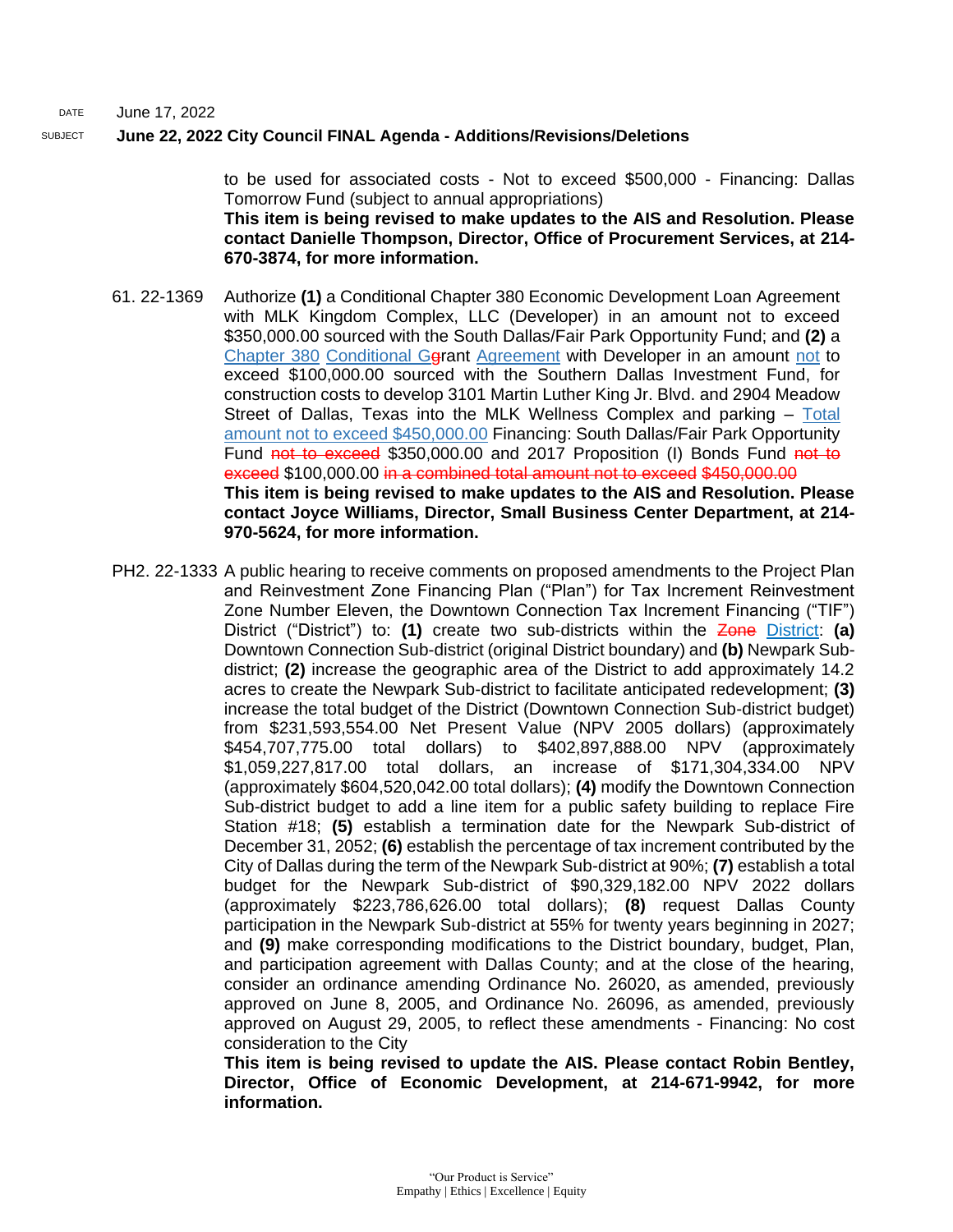# SUBJECT **June 22, 2022 City Council FINAL Agenda - Additions/Revisions/Deletions**

## **Deletions:**

34. 22-1275 Authorize **(1)** a Development Participation Contract with Texas Trees Foundation for the donation of privately funded design plans for a City of Dallas 2017 General Obligation Bond Program Project identified as the Southwestern Medical District Streetscape Plan/Harry Hines Boulevard Improvements (Market Center DART Station to Mockingbird Lane); and **(2)** an Operating and Maintenance Agreement with Texas Trees Foundation for non-standard public improvements associated with the Harry Hines Boulevard Improvements Project (Market Center to Mockingbird Lane) - Financing: This action has no cost consideration to the City (see fiscal information for potential future costs)

**This item was deleted to bring back at a later date. Please contact Dr. Ghassan Khankarli, Director, Department of Transportation, at 214-671-8451, for more information.**

A memorandum was previously provided to Committee and/or City Council regarding the following items. A link to the memorandums is attached for more information.

- 15. 22-954 Authorize **(1)** the sale of up to 10 Land Transfer Program lots to Masa Design Build LLC, and/or its affiliates (Developer) subject to restrictive covenants, a right of reverter, and execution of all necessary documents, pursuant to the City's Land Transfer Program - Estimated Revenue: General Fund \$12,996.49; **(2)** the release of lien for all non-tax City liens, notices, or orders that were filed on up to 10 Land Transfer Program lots sold to Developer prior to or subsequent to the deeds transferring the lots to the City of Dallas; and **(3)** execution of a development agreement with Developer for the construction of up to 10 single-family homes on the Land Transfer Program lots - Estimated Revenue Foregone: \$73,003.82 [The Housing and Homelessness Solutions Committee was be briefed by](https://cityofdallas.legistar.com/View.ashx?M=F&ID=10833923&GUID=D3943D9B-6C90-4D8D-A4F8-428CEFB2E982)  [memorandum regarding this matter on April 25, 2022.](https://cityofdallas.legistar.com/View.ashx?M=F&ID=10833923&GUID=D3943D9B-6C90-4D8D-A4F8-428CEFB2E982)
- 59. 22-1318 Authorize a public hearing to be held on August 10, 2022 to receive comments on amending Dallas City Code Chapter 15D; SEC 15D-15 Definitions; Sec 15D-16 Driving Wrecker To A Police Scene Prohibited; Exception; SEC 15D-17 Soliciting Wrecker Business At A Police Scene Prohibited; Presence At Scene As Evidence Of Violation; SEC 15D-21 License Application; Change of Zone; SEC 15D-22 License Qualifications; SEC 15D-50 Emergency Wrecker Service Zones; Wrecker Rotation List; SEC 15D-52 Requirements and Operating Procedures For Emergency Wrecker Service; SEC 15D-53 Rapid Response Program; SEC 15D-55 Notification of Police Department; SEC 15D-56 City-Owned Wreckers - Financing: No cost consideration to the City [The Public Safety Committee was](http://cityofdallas.legistar.com/gateway.aspx?M=F&ID=1b8d039a-4834-4e54-82d5-56840f48ee84.pdf) briefed by memorandum regarding this matter [on June 13, 2022.](http://cityofdallas.legistar.com/gateway.aspx?M=F&ID=1b8d039a-4834-4e54-82d5-56840f48ee84.pdf)
- 60. 22-1218 Authorize the **(1)** acceptance of a donated 2019 Protector Targa 310 boat with an estimated value of \$250,000.00 from Victor Vescovo to the Dallas Police Department - Financing: This action has no cost consideration to the City (see Fiscal Information) [The Public Safety Committee was](http://cityofdallas.legistar.com/gateway.aspx?M=F&ID=720aac27-5d7e-447d-b43d-31297666bfda.pdf) briefed by memorandum regarding this matter [on June 13, 2022.](http://cityofdallas.legistar.com/gateway.aspx?M=F&ID=720aac27-5d7e-447d-b43d-31297666bfda.pdf)